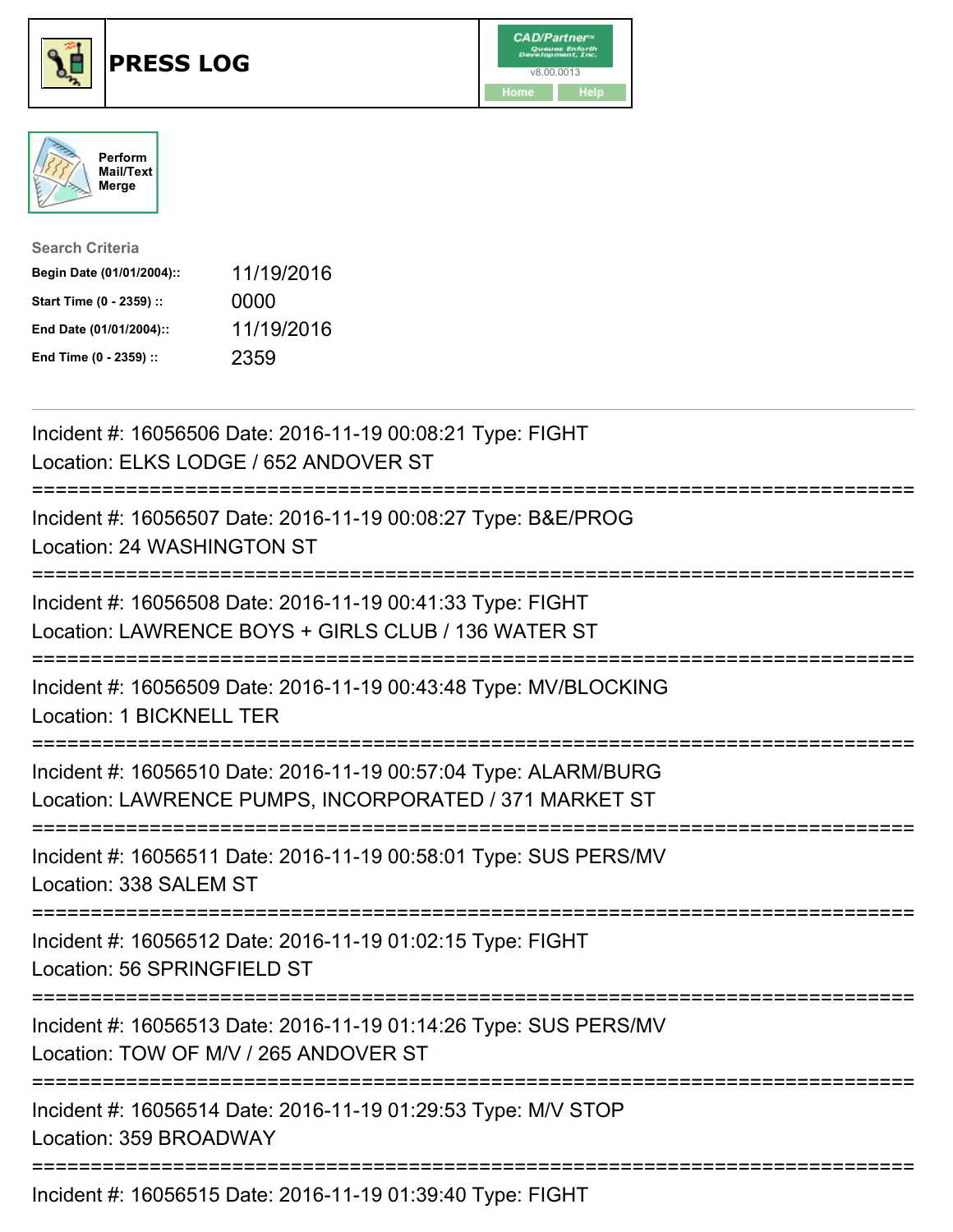Location: 150 FARNHAM ST

| Incident #: 16056516 Date: 2016-11-19 01:44:05 Type: ALARM/BURG<br>Location: CANDELARIA RESIDENCE / 50 MONMOUTH ST FL 2 |
|-------------------------------------------------------------------------------------------------------------------------|
| Incident #: 16056517 Date: 2016-11-19 01:48:39 Type: M/V STOP<br>Location: AMESBURY ST & ESSEX ST                       |
| Incident #: 16056518 Date: 2016-11-19 01:48:55 Type: NOISE ORD<br>Location: 242 HAVERHILL ST                            |
| Incident #: 16056519 Date: 2016-11-19 02:04:50 Type: M/V STOP<br>Location: HAMPSHIRE ST & MYRTLE ST                     |
| Incident #: 16056520 Date: 2016-11-19 02:06:52 Type: MAL DAMG PROG<br>Location: 22 BODWELL ST FL 1                      |
| Incident #: 16056521 Date: 2016-11-19 02:12:05 Type: M/V STOP<br>Location: 121 S BROADWAY                               |
| Incident #: 16056522 Date: 2016-11-19 02:12:37 Type: M/V STOP<br>Location: AVON ST & JACKSON ST                         |
| Incident #: 16056523 Date: 2016-11-19 02:17:15 Type: AUTO ACC/UNK PI<br>Location: GROVE ST & PROSPECT ST                |
| Incident #: 16056524 Date: 2016-11-19 02:18:02 Type: M/V STOP<br>Location: METHUEN ST & UNION ST                        |
| Incident #: 16056525 Date: 2016-11-19 02:28:11 Type: M/V STOP<br>Location: LAWRENCE ST & STEARNS AV                     |
| Incident #: 16056526 Date: 2016-11-19 02:30:41 Type: M/V STOP<br>Location: 22 BODWELL ST                                |
| Incident #: 16056527 Date: 2016-11-19 02:34:01 Type: M/V STOP<br>Location: COMMON ST & UNION ST                         |
| Incident #: 16056528 Date: 2016-11-19 02:34:17 Type: M/V STOP<br>Location: PARKER ST & SPRINGFIELD ST                   |
| Incident #: 16056529 Date: 2016-11-19 02:37:57 Type: BUILDING CHK                                                       |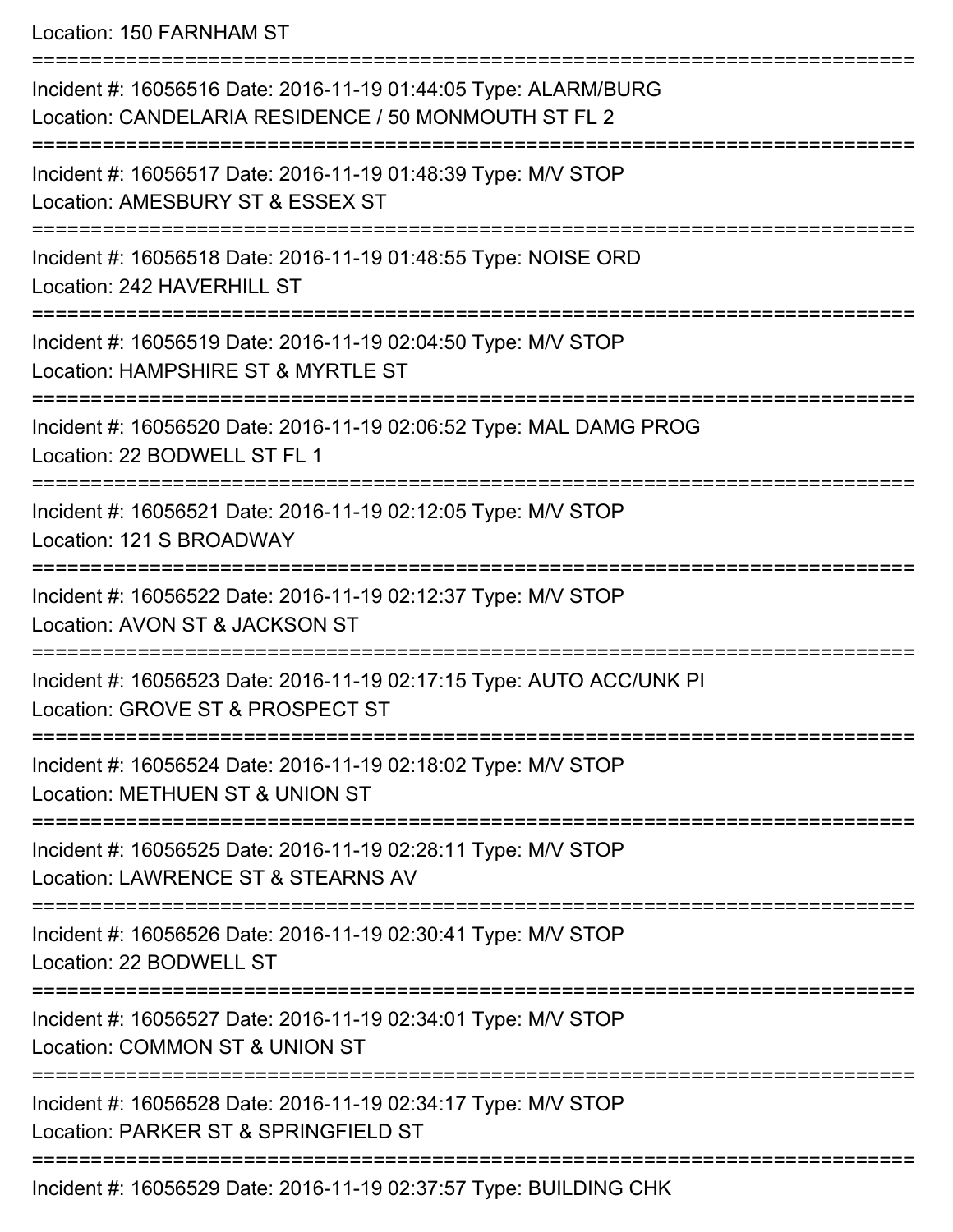| Incident #: 16056530 Date: 2016-11-19 02:40:43 Type: M/V STOP<br>Location: SEVEN ELEVEN / 99 HAMPSHIRE ST    |
|--------------------------------------------------------------------------------------------------------------|
| Incident #: 16056531 Date: 2016-11-19 02:45:19 Type: M/V STOP<br>Location: ESSEX ST & FRANKLIN ST            |
| Incident #: 16056532 Date: 2016-11-19 02:45:59 Type: A&B PAST<br>Location: WARD SIX CLUB / 57 SPRINGFIELD ST |
| Incident #: 16056533 Date: 2016-11-19 02:47:59 Type: NOISE ORD<br>Location: 24 BIRCH ST #1                   |
| Incident #: 16056534 Date: 2016-11-19 02:56:16 Type: DOMESTIC/PAST<br>Location: 356 ANDOVER ST FL 1          |
| Incident #: 16056535 Date: 2016-11-19 03:02:08 Type: M/V STOP<br>Location: BRADFORD ST & BROADWAY            |
| Incident #: 16056536 Date: 2016-11-19 03:06:08 Type: DRUG OVERDOSE<br>Location: 370 BROADWAY                 |
| Incident #: 16056537 Date: 2016-11-19 03:10:22 Type: M/V STOP<br>Location: JACKSON ST & LOGAN ST             |
| Incident #: 16056538 Date: 2016-11-19 03:19:54 Type: NOISE ORD<br>Location: 182 SPRUCE ST                    |
| Incident #: 16056540 Date: 2016-11-19 03:23:02 Type: DRUG OVERDOSE<br>Location: PEMBERTON PARK / null        |
| Incident #: 16056539 Date: 2016-11-19 03:25:03 Type: BUILDING CHK<br>Location: ANCHOR AUTO / 140 WEST ST     |
| Incident #: 16056543 Date: 2016-11-19 03:27:32 Type: NOTIFICATION<br>Location: 411 RIVERSIDE DR              |
| Incident #: 16056541 Date: 2016-11-19 03:28:09 Type: M/V STOP<br>Location: HAMPSHIRE ST & HAVERHILL ST       |
| Incident #: 16056542 Date: 2016-11-19 03:28:36 Type: BUILDING CHK                                            |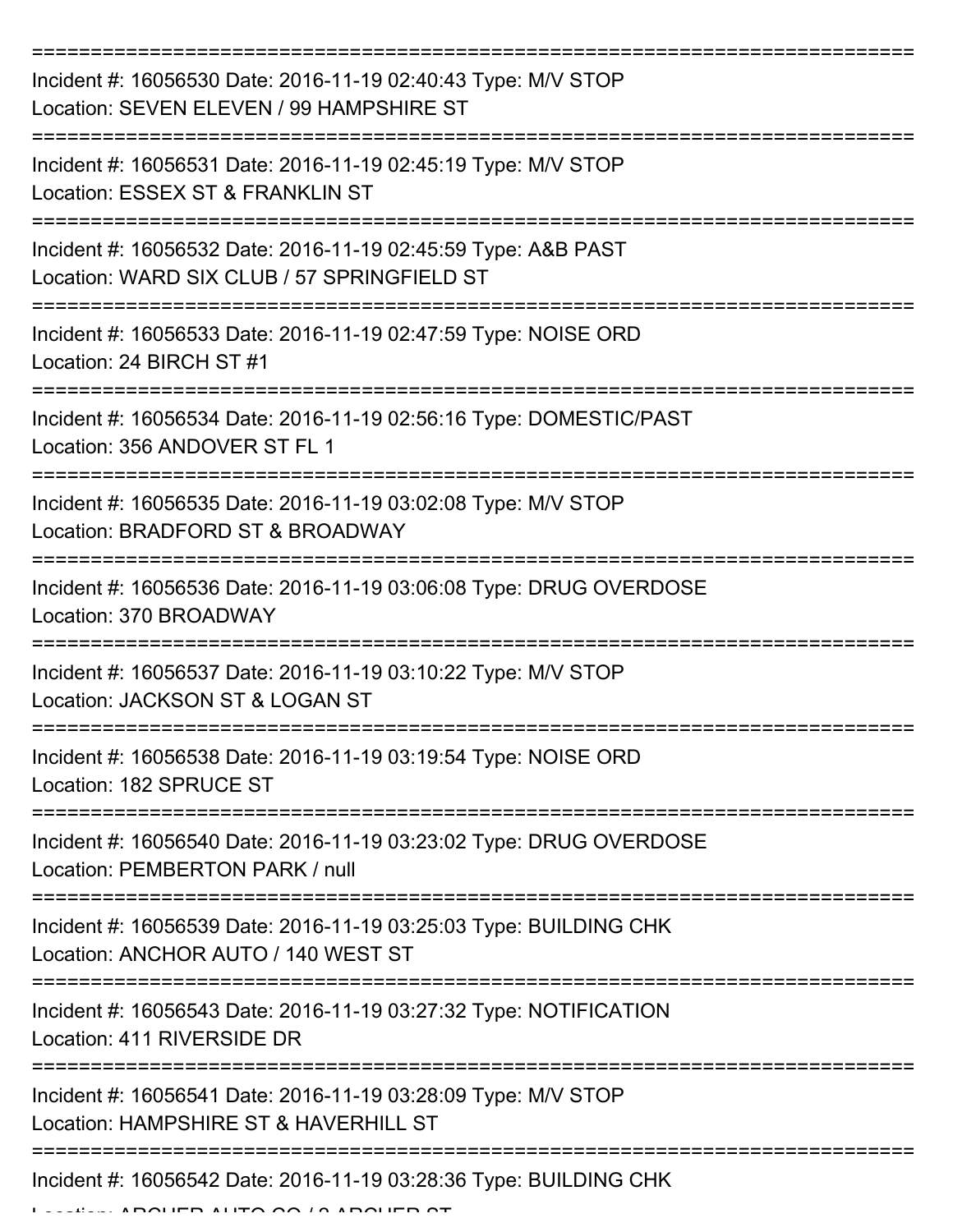| Incident #: 16056544 Date: 2016-11-19 03:33:32 Type: DOMESTIC/PROG<br>Location: 50 MONMOUTH ST FL 2                 |
|---------------------------------------------------------------------------------------------------------------------|
| Incident #: 16056545 Date: 2016-11-19 03:47:40 Type: STOL/MV/PAS<br>Location: 56 HANCOCK ST                         |
| Incident #: 16056546 Date: 2016-11-19 03:51:05 Type: DRUG OVERDOSE<br>Location: LOS AMIGOS AUTO BODY / 374 BROADWAY |
| Incident #: 16056547 Date: 2016-11-19 04:13:49 Type: BUILDING CHK<br>Location: 75 MANCHESTER ST                     |
| Incident #: 16056548 Date: 2016-11-19 04:14:01 Type: BUILDING CHK<br>Location: AUTO PLAZA / 205 BROADWAY            |
| Incident #: 16056549 Date: 2016-11-19 04:42:37 Type: ROBBERY UNARM<br>Location: 96 BENNINGTON ST FL 1               |
| Incident #: 16056550 Date: 2016-11-19 05:30:44 Type: DISORDERLY<br>Location: 108 BENNINGTON ST                      |
| Incident #: 16056551 Date: 2016-11-19 05:32:01 Type: SUS PERS/MV<br>Location: JACKSON ST & PARK ST                  |
| Incident #: 16056552 Date: 2016-11-19 06:38:41 Type: MEDIC SUPPORT<br>Location: 28 SUMMER ST #3                     |
| Incident #: 16056553 Date: 2016-11-19 06:55:56 Type: TOW OF M/V<br>Location: FARNHAM ST & S UNION ST                |
| Incident #: 16056554 Date: 2016-11-19 06:59:50 Type: STOL/MV/PAS<br><b>Location: 15 TENNEY ST</b>                   |
| Incident #: 16056555 Date: 2016-11-19 07:02:50 Type: MV/BLOCKING<br>Location: 147 BENNINGTON ST                     |
| Incident #: 16056556 Date: 2016-11-19 07:06:21 Type: LARCENY/PAST<br>Location: 485 S BROADWAY                       |
| Incident #: 16056557 Date: 2016-11-19 07:09:19 Type: MAN DOWN                                                       |

Location: EAIDMONIT CT & HOLLY CT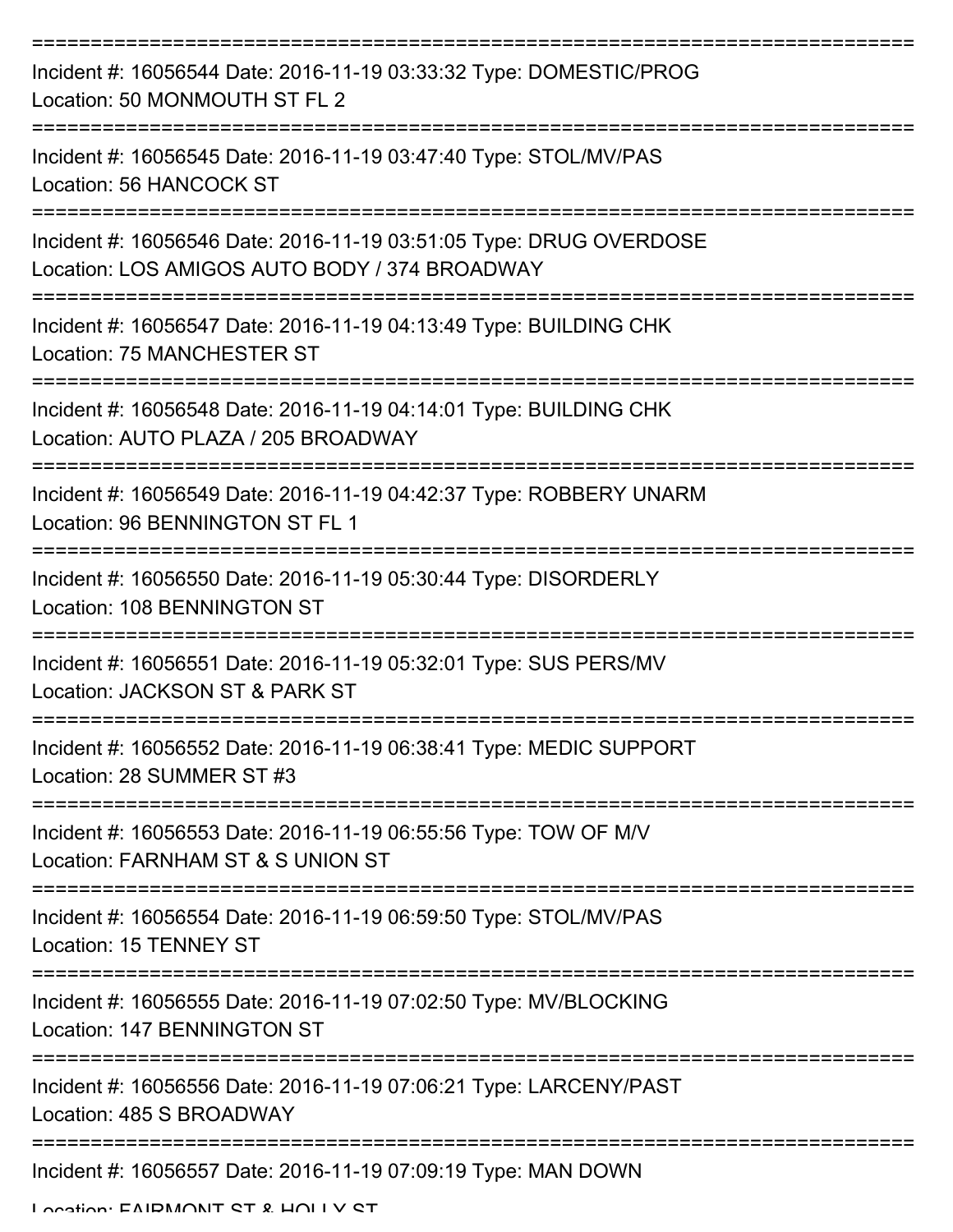| Incident #: 16056558 Date: 2016-11-19 07:11:21 Type: PARK & WALK<br>Location: 0 BROADWAY<br>------------            |
|---------------------------------------------------------------------------------------------------------------------|
| Incident #: 16056559 Date: 2016-11-19 07:25:28 Type: ASSSIT OTHER PD<br>Location: 179 SPRUCE ST                     |
| Incident #: 16056560 Date: 2016-11-19 07:31:36 Type: LIC PLATE STO<br>Location: 165 BOWDOIN ST                      |
| Incident #: 16056561 Date: 2016-11-19 07:33:45 Type: SUS PERS/MV<br>Location: AUTO ZONE / 380 BROADWAY              |
| Incident #: 16056563 Date: 2016-11-19 07:38:48 Type: CLOSE STREET<br>Location: MERRIMACK & DUCK BRIDGE              |
| Incident #: 16056562 Date: 2016-11-19 07:39:10 Type: CLOSE STREET<br>Location: E HAVERHILL ST & KENDALL ST          |
| Incident #: 16056564 Date: 2016-11-19 07:40:38 Type: ANIMAL COMPL<br>Location: 155 BAILEY ST FL 1                   |
| Incident #: 16056565 Date: 2016-11-19 08:06:36 Type: LARCENY/PROG<br>Location: 28 SPRINGFIELD ST FL 2               |
| Incident #: 16056566 Date: 2016-11-19 08:10:04 Type: ALARMS<br>Location: HEALTH & HUMAN SERVICES / 280 MERRIMACK ST |
| Incident #: 16056567 Date: 2016-11-19 08:55:01 Type: ALARM/BURG<br>Location: AMERICAN FOOD BASKET / 73 WINTHROP AV  |
| Incident #: 16056568 Date: 2016-11-19 09:17:09 Type: MAL DAMAGE<br>Location: 60 GROTON ST                           |
| Incident #: 16056569 Date: 2016-11-19 09:29:10 Type: ALARM/BURG<br>Location: 101 AMESBURY ST                        |
| Incident #: 16056570 Date: 2016-11-19 09:31:46 Type: M/V STOP<br>Location: S UNION ST & SALEM ST                    |
| Incident #: 16056571 Date: 2016-11-19 09:37:01 Type: M/V STOP<br>Location: S UNION ST & SALEM ST                    |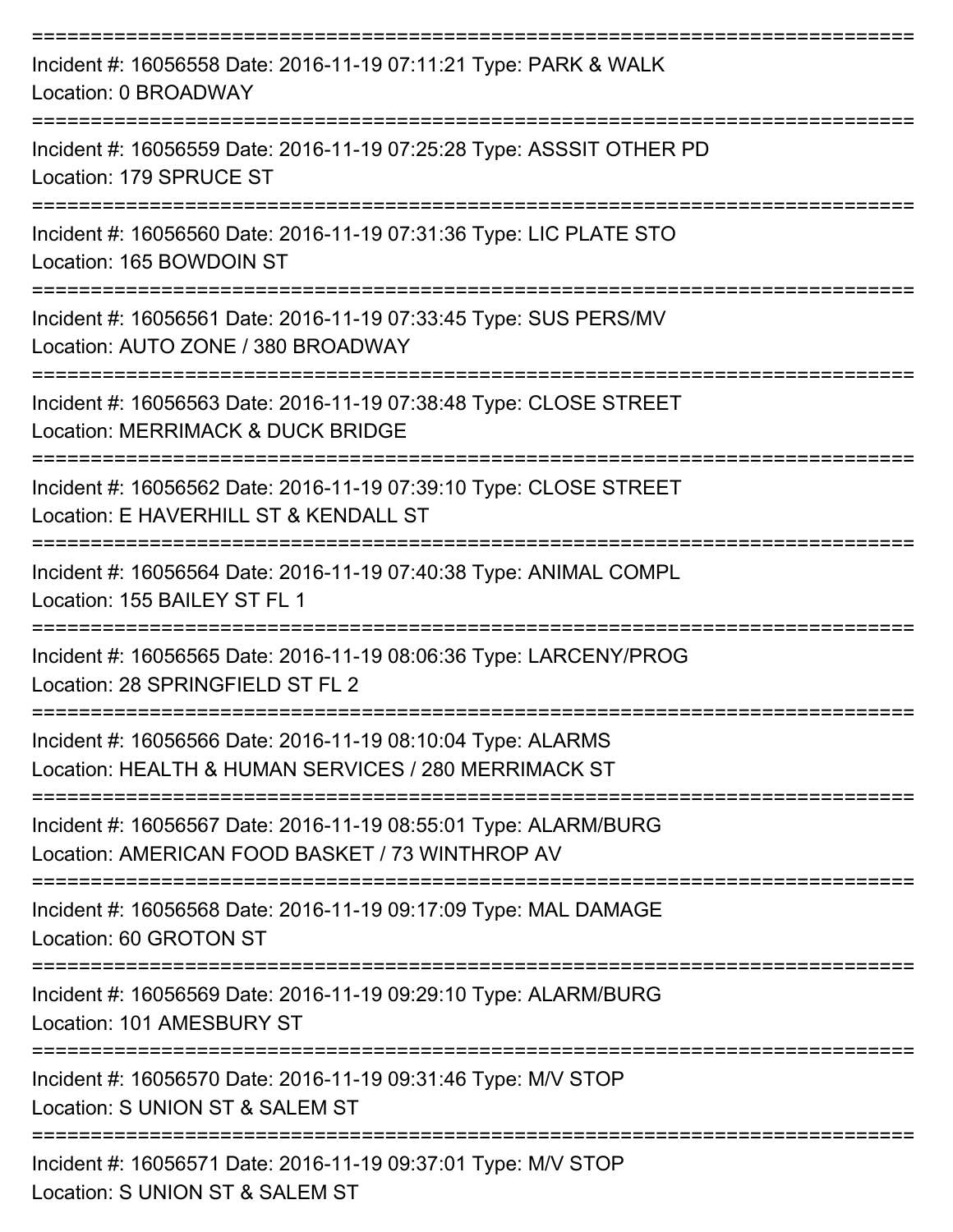| Incident #: 16056572 Date: 2016-11-19 09:41:16 Type: MAL DAMAGE<br>Location: 64 AMHERST ST                                                   |
|----------------------------------------------------------------------------------------------------------------------------------------------|
| =============================<br>Incident #: 16056573 Date: 2016-11-19 09:49:56 Type: CLOSE STREET<br>Location: JACKSON ST & KENDRICK ST     |
| Incident #: 16056574 Date: 2016-11-19 10:02:28 Type: MAL DAMAGE<br>Location: 102 BEACON AV #22<br>:===============================           |
| Incident #: 16056575 Date: 2016-11-19 10:03:23 Type: RECOV/STOL/MV<br>Location: 63 AMES ST                                                   |
| Incident #: 16056576 Date: 2016-11-19 10:16:14 Type: AUTO ACC/PI<br>Location: ISLAND ST & UNION ST<br>====================================== |
| Incident #: 16056577 Date: 2016-11-19 10:16:50 Type: M/V STOP<br>Location: BROADWAY & VALLEY ST                                              |
| Incident #: 16056578 Date: 2016-11-19 10:27:12 Type: LARCENY/PAST<br>Location: 55 COLUMBUS AV                                                |
| Incident #: 16056579 Date: 2016-11-19 10:30:42 Type: AUTO ACC/NO PI<br>Location: MERRIMACK ST & S BROADWAY                                   |
| Incident #: 16056580 Date: 2016-11-19 10:39:08 Type: KEEP PEACE<br>Location: 102 BAILEY ST                                                   |
| Incident #: 16056581 Date: 2016-11-19 10:52:14 Type: MISSING PERS<br>Location: 27 BROOK ST #1                                                |
| Incident #: 16056582 Date: 2016-11-19 10:53:26 Type: STOL/MV/PAS<br>Location: 12 BERNARD AV                                                  |
| Incident #: 16056583 Date: 2016-11-19 11:15:43 Type: M/V STOP<br>Location: 300 HAMPSHIRE ST                                                  |
| Incident #: 16056584 Date: 2016-11-19 11:21:49 Type: ANIMAL COMPL<br>Location: 125 BAILEY ST                                                 |
| Incident #: 16056585 Date: 2016-11-19 11:23:35 Type: E911 HANGUP<br>Location: 198 BRUCE ST #14                                               |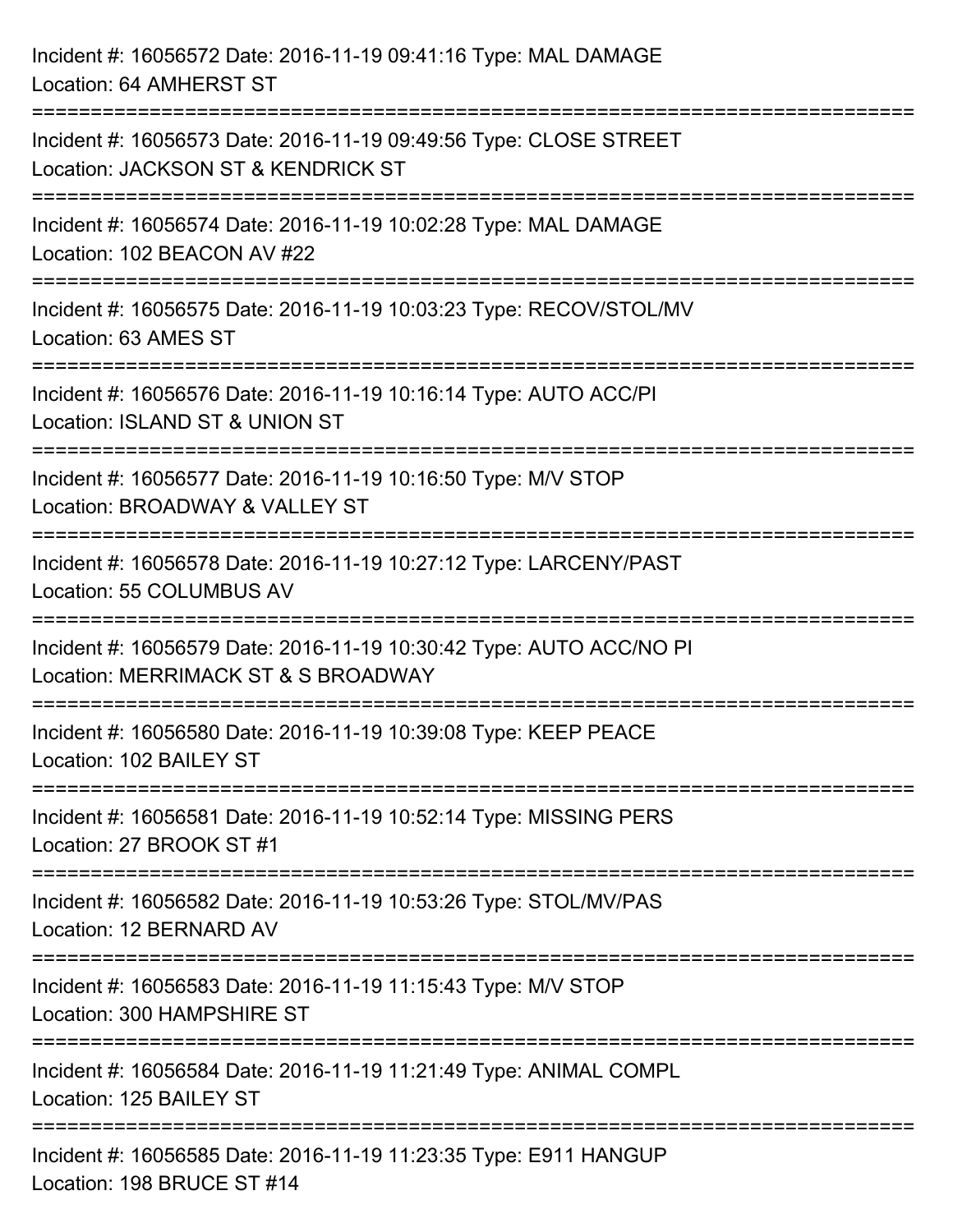| Incident #: 16056586 Date: 2016-11-19 11:28:50 Type: M/V STOP<br>Location: BROADWAY & PARK ST                                   |
|---------------------------------------------------------------------------------------------------------------------------------|
| Incident #: 16056588 Date: 2016-11-19 11:39:06 Type: ALARM/BURG<br>Location: CLASS INC / 1 PARKER ST                            |
| Incident #: 16056587 Date: 2016-11-19 11:39:50 Type: M/V STOP<br>Location: HAMPSHIRE ST & LEBANON ST<br>======================= |
| Incident #: 16056589 Date: 2016-11-19 11:53:08 Type: DRUG OVERDOSE<br>Location: LAZURUS HOUSE / 260 PARK ST                     |
| Incident #: 16056590 Date: 2016-11-19 12:02:36 Type: M/V STOP<br>Location: 700 ESSEX ST                                         |
| Incident #: 16056591 Date: 2016-11-19 12:04:58 Type: M/V STOP<br>Location: 42 MELROSE ST                                        |
| Incident #: 16056592 Date: 2016-11-19 12:17:54 Type: LOST PROPERTY<br>Location: 9 NELSON ST                                     |
| Incident #: 16056593 Date: 2016-11-19 12:24:13 Type: M/V STOP<br>Location: MELROSE ST & WATER ST                                |
| Incident #: 16056594 Date: 2016-11-19 12:36:40 Type: M/V STOP<br>Location: BROADWAY & ESSEX ST                                  |
| Incident #: 16056595 Date: 2016-11-19 12:37:26 Type: MEDIC SUPPORT<br>Location: 233 JACKSON ST                                  |
| Incident #: 16056596 Date: 2016-11-19 12:52:45 Type: M/V STOP<br>Location: HAVERHILL ST & NEWBURY ST                            |
| Incident #: 16056597 Date: 2016-11-19 12:55:28 Type: AUTO ACC/NO PI<br>Location: 405 ESSEX ST<br>==========================     |
| Incident #: 16056598 Date: 2016-11-19 12:56:28 Type: LOCKOUT<br>Location: 10 AMHERST ST                                         |
| Incident #: 16056599 Date: 2016-11-19 12:57:55 Type: HIT & RUN M/V<br>Location: 152 WALNUT ST                                   |

===========================================================================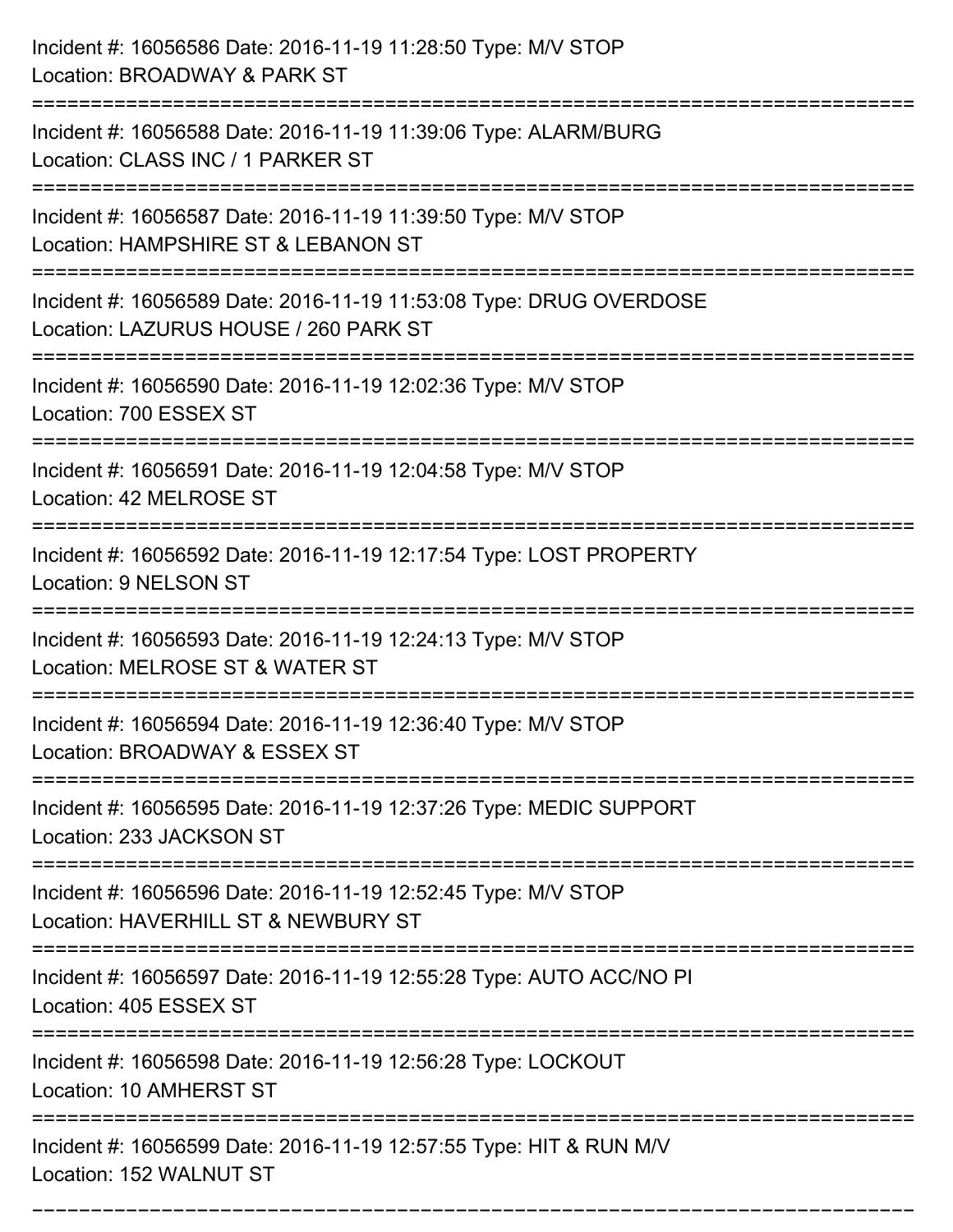| Location: 271 ANDOVER ST                                                                              |
|-------------------------------------------------------------------------------------------------------|
| Incident #: 16056601 Date: 2016-11-19 13:11:03 Type: UNKNOWN PROB<br>Location: 355 JACKSON ST         |
| Incident #: 16056603 Date: 2016-11-19 13:13:18 Type: LOCKOUT<br>Location: 30 MARIQUE DR               |
| Incident #: 16056602 Date: 2016-11-19 13:13:47 Type: MV/BLOCKING<br>Location: 179 LAWRENCE ST         |
| Incident #: 16056604 Date: 2016-11-19 13:16:10 Type: DRUG VIO<br>Location: 2 INMAN ST                 |
| Incident #: 16056605 Date: 2016-11-19 13:33:22 Type: M/V STOP<br>Location: 402 BROADWAY               |
| Incident #: 16056606 Date: 2016-11-19 13:42:16 Type: M/V STOP<br>Location: 300 HAMPSHIRE ST           |
| Incident #: 16056607 Date: 2016-11-19 13:52:57 Type: M/V STOP<br>Location: LEBANON ST & WHITE ST      |
| Incident #: 16056608 Date: 2016-11-19 13:59:58 Type: MAL DAMAGE<br>Location: 6 MARC LN                |
| Incident #: 16056609 Date: 2016-11-19 14:07:15 Type: AUTO ACC/PED<br>Location: 295 SALEM ST           |
| Incident #: 16056610 Date: 2016-11-19 14:20:19 Type: AUTO ACC/PI<br>Location: 30 NESMITH ST           |
| Incident #: 16056611 Date: 2016-11-19 14:30:04 Type: DRUG VIO<br>Location: 3 FARNHAM ST               |
| Incident #: 16056612 Date: 2016-11-19 14:39:58 Type: CK WELL BEING<br>Location: 32 BUTLER ST          |
| Incident #: 16056613 Date: 2016-11-19 15:00:33 Type: ANIMAL COMPL<br>Location: GARDEN ST & ORCHORD ST |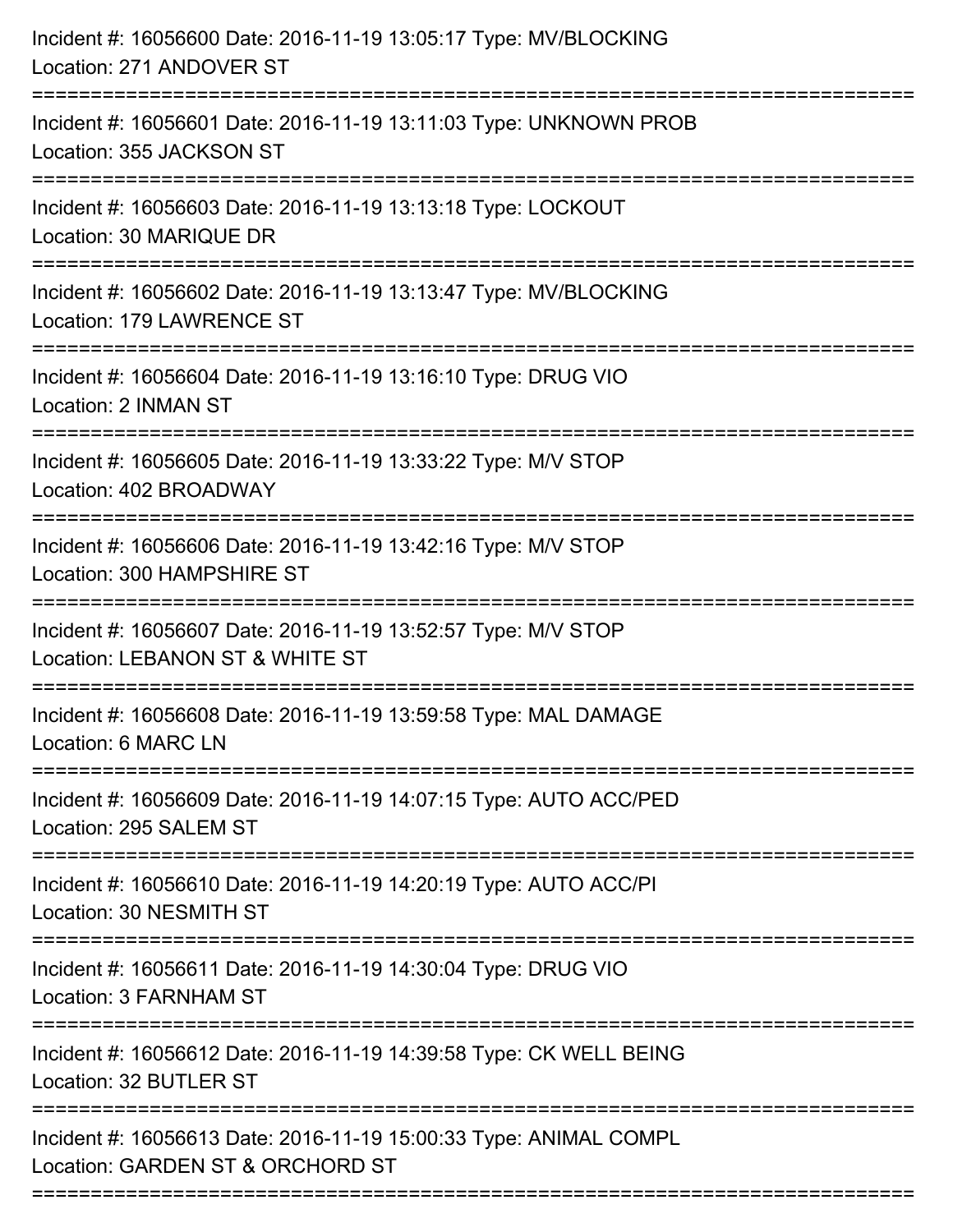Location: SHATTUCK ST

| Incident #: 16056615 Date: 2016-11-19 15:28:51 Type: ROBBERY UNARM<br>Location: WENDY'S / 99 WINTHROP AV            |
|---------------------------------------------------------------------------------------------------------------------|
| Incident #: 16056616 Date: 2016-11-19 15:44:32 Type: UNKNOWN PROB<br>Location: 147 ARLINGTON ST                     |
| Incident #: 16056617 Date: 2016-11-19 15:47:41 Type: DRUG VIO<br>Location: 248 BROADWAY #13                         |
| Incident #: 16056618 Date: 2016-11-19 15:52:57 Type: AUTO ACC/NO PI<br>Location: 89 CROSS ST                        |
| Incident #: 16056619 Date: 2016-11-19 16:24:16 Type: MISSING PERS<br>Location: 50 FOREST ST                         |
| Incident #: 16056620 Date: 2016-11-19 16:25:39 Type: M/V STOP<br>Location: 431 HAVERHILL ST                         |
| Incident #: 16056621 Date: 2016-11-19 16:34:38 Type: ANIMAL COMPL<br>Location: 21 NORRIS ST                         |
| Incident #: 16056622 Date: 2016-11-19 16:42:30 Type: MAL DAMAGE<br>Location: 52 LAKE ST                             |
| Incident #: 16056623 Date: 2016-11-19 16:43:00 Type: LOUD NOISE<br>Location: 61 ABBOTT ST                           |
| Incident #: 16056624 Date: 2016-11-19 16:47:35 Type: AUTO ACC/NO PI<br>Location: PRIMO'S LIQUORS / 450 HAVERHILL ST |
| Incident #: 16056625 Date: 2016-11-19 16:48:02 Type: AUTO ACC/NO PI<br>Location: 100 WINTHROP AV                    |
| Incident #: 16056626 Date: 2016-11-19 16:54:51 Type: ALARM/BURG<br>Location: 48 LOUISBERG ST                        |
| Incident #: 16056627 Date: 2016-11-19 17:16:23 Type: M/V STOP<br>Location: FRANKLIN ST & TREMONT ST                 |
|                                                                                                                     |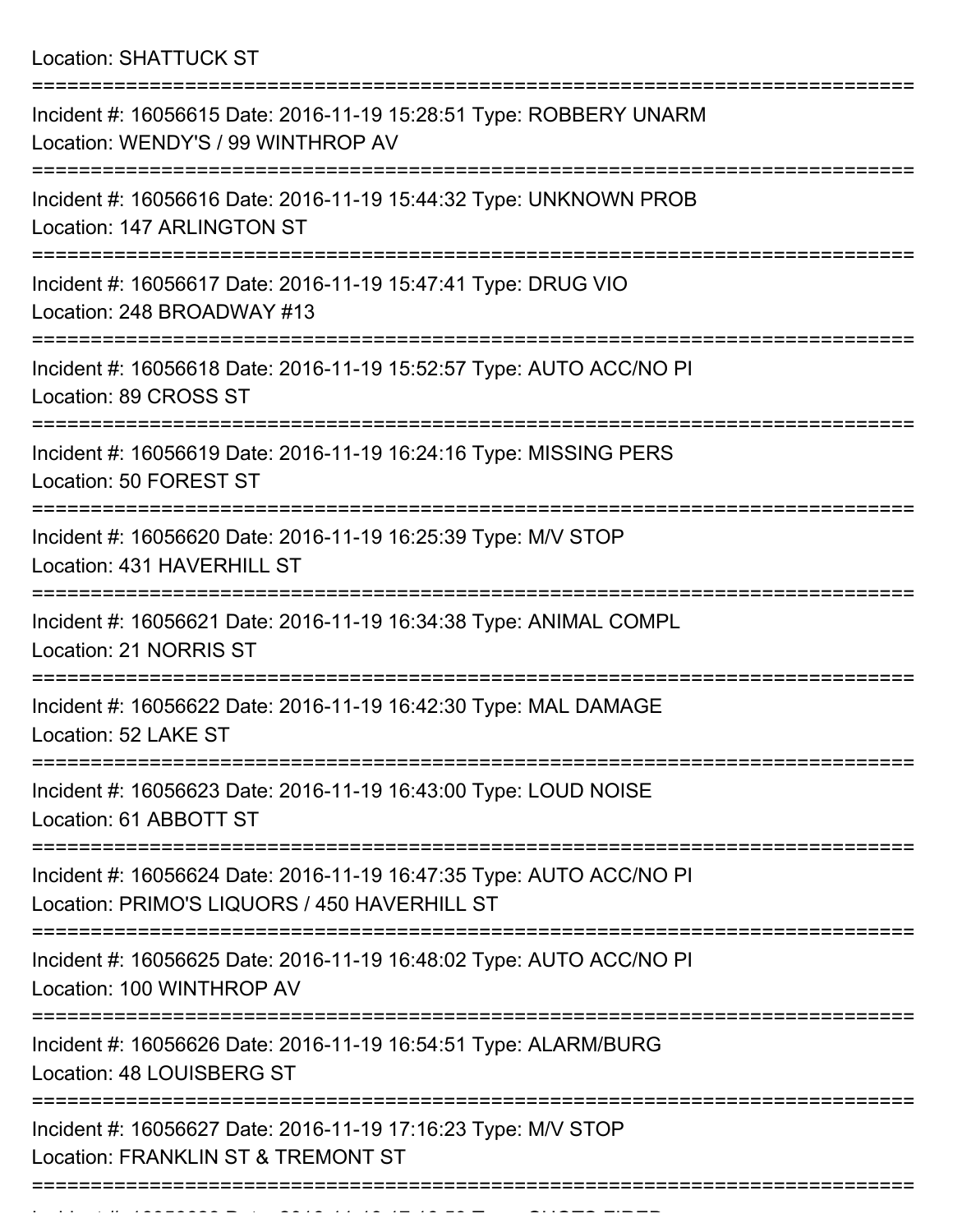Location: 9 BERNARD AV

=========================================================================== Incident #: 16056629 Date: 2016-11-19 17:37:33 Type: M/V STOP Location: HAVERHILL ST & JENNINGS ST =========================================================================== Incident #: 16056630 Date: 2016-11-19 17:42:48 Type: M/V STOP Location: HAVERHILL ST & WEST ST =========================================================================== Incident #: 16056631 Date: 2016-11-19 17:43:23 Type: M/V STOP Location: FALLS BRIDGE / null =========================================================================== Incident #: 16056632 Date: 2016-11-19 17:44:50 Type: M/V STOP Location: CONCORD ST & HAMPSHIRE ST =========================================================================== Incident #: 16056633 Date: 2016-11-19 17:48:18 Type: M/V STOP Location: CENTRAL BRIDGE =========================================================================== Incident #: 16056634 Date: 2016-11-19 17:55:58 Type: M/V STOP Location: HAMPSHIRE ST & HAVERHILL ST =========================================================================== Incident #: 16056635 Date: 2016-11-19 18:01:26 Type: M/V STOP Location: MERRIMACK ST & S BROADWAY =========================================================================== Incident #: 16056636 Date: 2016-11-19 18:01:56 Type: M/V STOP Location: CENTRAL BRIDGE =========================================================================== Incident #: 16056637 Date: 2016-11-19 18:24:33 Type: MEDIC SUPPORT Location: 383 HAVERHILL ST #30 =========================================================================== Incident #: 16056638 Date: 2016-11-19 18:26:55 Type: DISTURBANCE Location: BURGER KING / 187 BROADWAY =========================================================================== Incident #: 16056639 Date: 2016-11-19 18:44:04 Type: M/V STOP Location: ANDOVER ST & PARKER ST =========================================================================== Incident #: 16056640 Date: 2016-11-19 18:47:06 Type: M/V STOP Location: MERRIMACK ST & S BROADWAY =========================================================================== Incident #: 16056641 Date: 2016-11-19 18:53:14 Type: M/V STOP Location: HAVERHILL ST & JACKSON ST ==============================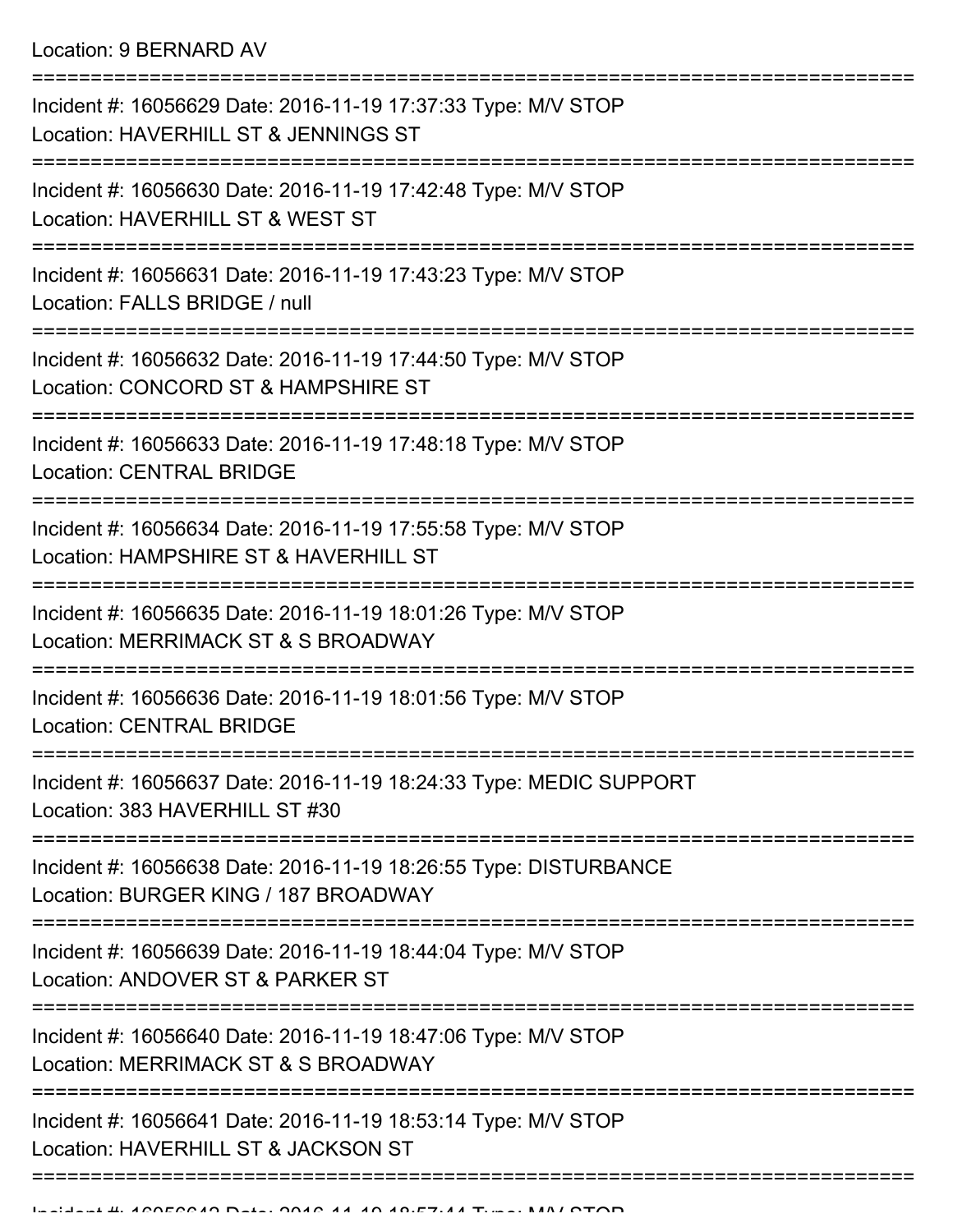| Location: ALLSTON ST & HIGH ST                                                                                                        |
|---------------------------------------------------------------------------------------------------------------------------------------|
| Incident #: 16056643 Date: 2016-11-19 19:03:10 Type: NOTIFICATION<br>Location: CLADDAGH PUB / 399 CANAL ST<br>:====================== |
| Incident #: 16056644 Date: 2016-11-19 19:15:30 Type: GENERAL SERV<br><b>Location: EXCHANGE ST</b>                                     |
| Incident #: 16056645 Date: 2016-11-19 19:20:56 Type: FRAUD<br>Location: 37 HOWARD ST                                                  |
| Incident #: 16056646 Date: 2016-11-19 19:34:16 Type: M/V STOP<br>Location: APPLETON ST & METHUEN ST                                   |
| Incident #: 16056647 Date: 2016-11-19 19:38:58 Type: MEDIC SUPPORT<br>Location: 473 ESSEX ST #26                                      |
| Incident #: 16056648 Date: 2016-11-19 19:40:18 Type: INVEST CONT<br>Location: 24 CRESCENT ST                                          |
| Incident #: 16056649 Date: 2016-11-19 19:52:46 Type: TRESPASSING<br>Location: SEVEN ELEVEN / 370 BROADWAY                             |
| Incident #: 16056650 Date: 2016-11-19 19:58:57 Type: ALARM/BURG<br>Location: GRAPHIC LITHO / 130 SHEPARD ST                           |
| Incident #: 16056651 Date: 2016-11-19 20:04:19 Type: M/V STOP<br>Location: AVON ST & JACKSON ST                                       |
| Incident #: 16056652 Date: 2016-11-19 20:07:53 Type: M/V STOP<br>Location: MARKET ST & PARKER ST                                      |
| Incident #: 16056653 Date: 2016-11-19 20:11:32 Type: 911 HANG UP<br>Location: 32 JEFFERSON ST                                         |
| Incident #: 16056654 Date: 2016-11-19 20:12:19 Type: M/V STOP<br>Location: 225 ESSEX ST                                               |
| Incident #: 16056655 Date: 2016-11-19 20:19:48 Type: M/V STOP<br>Location: AVON ST & JACKSON ST                                       |
| Incident #: 16056656 Date: 2016-11-19 20:26:40 Type: M/V STOP                                                                         |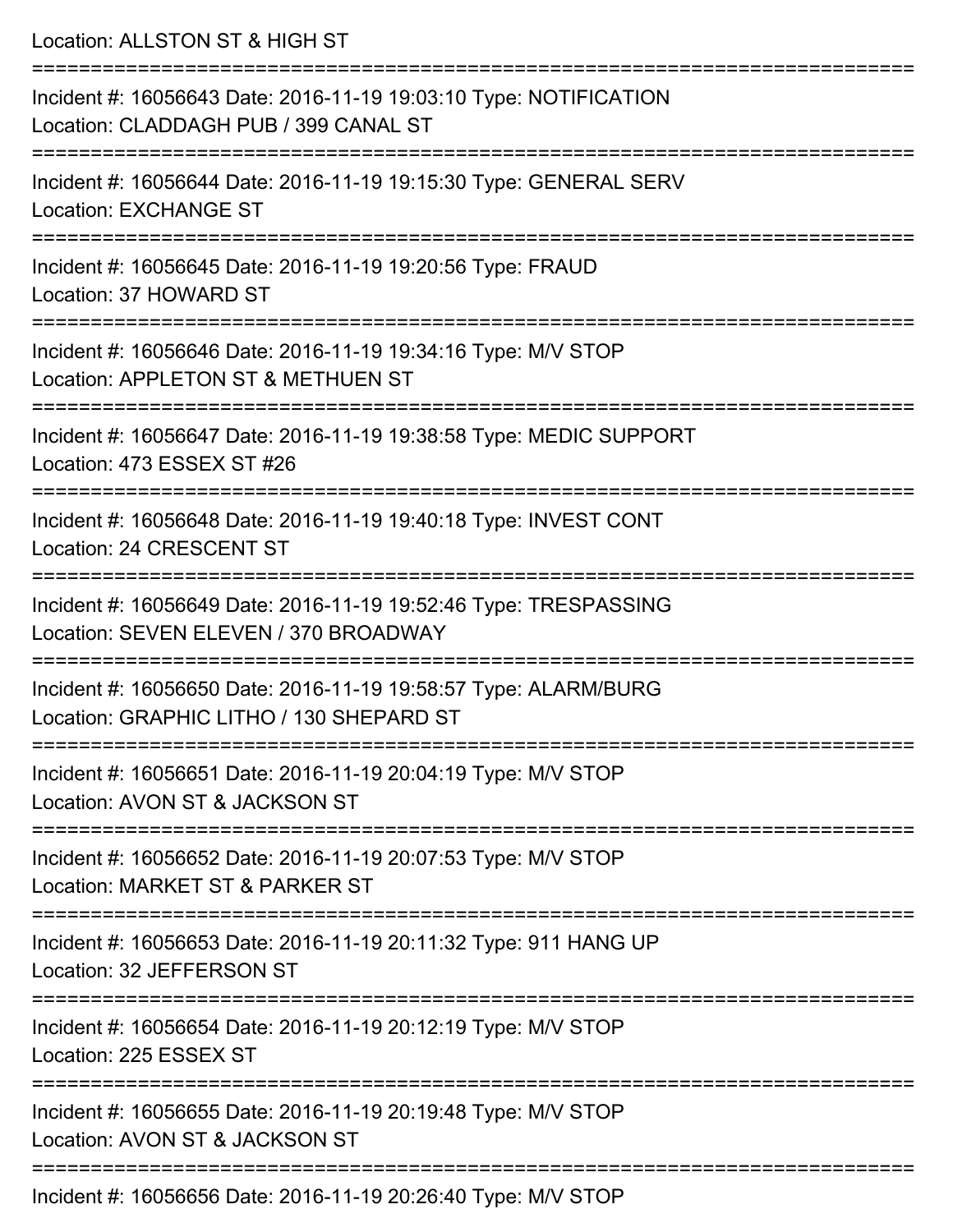| Incident #: 16056657 Date: 2016-11-19 20:29:00 Type: MEDIC SUPPORT<br>Location: 10 ROWE ST                         |
|--------------------------------------------------------------------------------------------------------------------|
| Incident #: 16056658 Date: 2016-11-19 20:45:56 Type: B&E/PAST<br>Location: 279 PARK ST #8 FL 3                     |
| Incident #: 16056659 Date: 2016-11-19 21:00:10 Type: AUTO ACC/NO PI<br>Location: MARKET ST & S UNION ST            |
| Incident #: 16056660 Date: 2016-11-19 21:03:06 Type: A&B D/W PAST<br>Location: 1 GENERAL ST                        |
| Incident #: 16056661 Date: 2016-11-19 21:17:13 Type: DISTURBANCE<br>Location: 245 HAVERHILL ST<br>================ |
| Incident #: 16056662 Date: 2016-11-19 21:33:46 Type: ALARM/BURG<br>Location: 620 ESSEX ST                          |
| Incident #: 16056663 Date: 2016-11-19 21:47:18 Type: AUTO ACC/NO PI<br>Location: 92 GILBERT ST                     |
| Incident #: 16056664 Date: 2016-11-19 21:57:02 Type: NOISE ORD<br>Location: 41 BUTLER ST                           |
| Incident #: 16056665 Date: 2016-11-19 22:10:16 Type: M/V STOP<br>Location: ESSEX ST & MILL ST                      |
| Incident #: 16056666 Date: 2016-11-19 22:14:58 Type: M/V STOP<br>Location: 225 ESSEX ST                            |
| Incident #: 16056667 Date: 2016-11-19 22:21:09 Type: M/V STOP<br>Location: APPLETON ST & ESSEX ST                  |
| Incident #: 16056668 Date: 2016-11-19 22:25:40 Type: ALARM/BURG<br>Location: 1 UNION ST                            |
| Incident #: 16056669 Date: 2016-11-19 22:27:00 Type: M/V STOP<br>Location: JACKSON ST & METHUEN ST                 |
| Incident #: 16056670 Date: 2016-11-19 22:32:43 Type: UNKNOWN PROB                                                  |